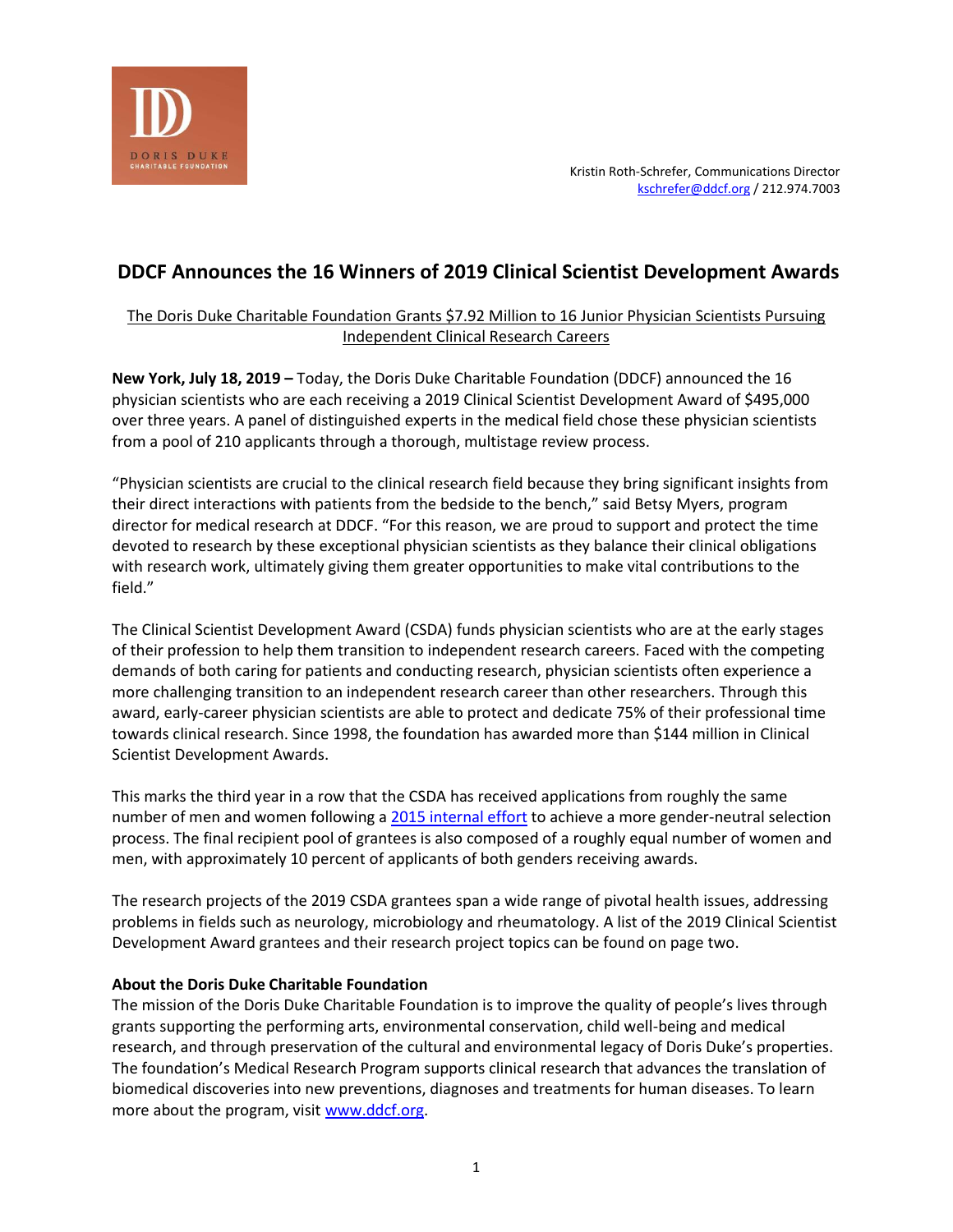# **2019 CLINICAL SCIENTIST DEVELOPMENT AWARD RECIPIENTS**

# **Dr. Giada Bianchi, M.D.**

Instructor in Medicine and Associate Director, Amyloidosis Program *Dana-Farber Cancer Institute* Project name: Uncovering the Oncogenic Role of Ubiquitin Depletion During B Lymphocyte Differentiation Disease area: Hematology

# **Dr. Philip J. Budge, M.D., Ph.D.**

Assistant Professor of Medicine, Division of Infectious Diseases *Washington University School of Medicine in St. Louis* Project name: Cross-Reactive Antigenemia and Treatment-Related Adverse Events in Loiasis Disease area: Infectious diseases

# **Dr. Jasmeer P. Chhatwal, M.D., Ph.D.**

Assistant Professor of Neurology *Massachusetts General Hospital, Harvard Medical School* Project name: Sleep Disruption as a Driver of Neuronal Dysfunction and Tau Accumulation in Preclinical Alzheimer's Disease Disease area: Neuroscience

# **Dr. Brian J. DeBosch, M.D., Ph.D.**

Assistant Professor of Pediatrics *Washington University School of Medicine in St. Louis* Project name: Modeling Human Hepatocytes to Translate Glucose-Fasting Mimetics as Novel Therapies Against Non-Alcoholic Fatty Liver Disease Disease area: Gastroenterology/Hepatology

# **Dr. Kathryn M. Dupnik, M.D.**

Assistant Professor of Medicine *Weill Cornell Medicine* Project name: Dynamics of the HIV Reservoir and *Mycobacterium tuberculosis* Burden in People with HIV-TB Coinfection Disease area: Infectious diseases

# **Dr. Jennifer A. Fulcher, M.D., Ph.D.**

Assistant Professor *Regents University of California Los Angeles* Project name: Mechanisms of Intestinal Dysbiosis and Inflammation in Substance Use and HIV Disease area: Infectious diseases

#### **Dr. Daniel S. Herman, M.D., Ph.D.**

Assistant Professor of Pathology and Laboratory Medicine *Perelman School of Medicine at the University of Pennsylvania* Project name: Development and Implementation of Statistical Methods and Informatics Tools that Leverage Clinical Data for Decision Support to Improve Screening for Primary Aldosteronism Disease area: Biomedical informatics

# **Dr. Andrew L. Kau, M.D., Ph.D.**

Assistant Professor of Medicine, Division of Allergy and Immunology *Washington University School of Medicine in St. Louis* Project name: Role of Anti-FimH Antibodies in Modulating Uropathogenic *E. coli* Gut Colonization and Urinary Tract Infection Disease area: Microbiology